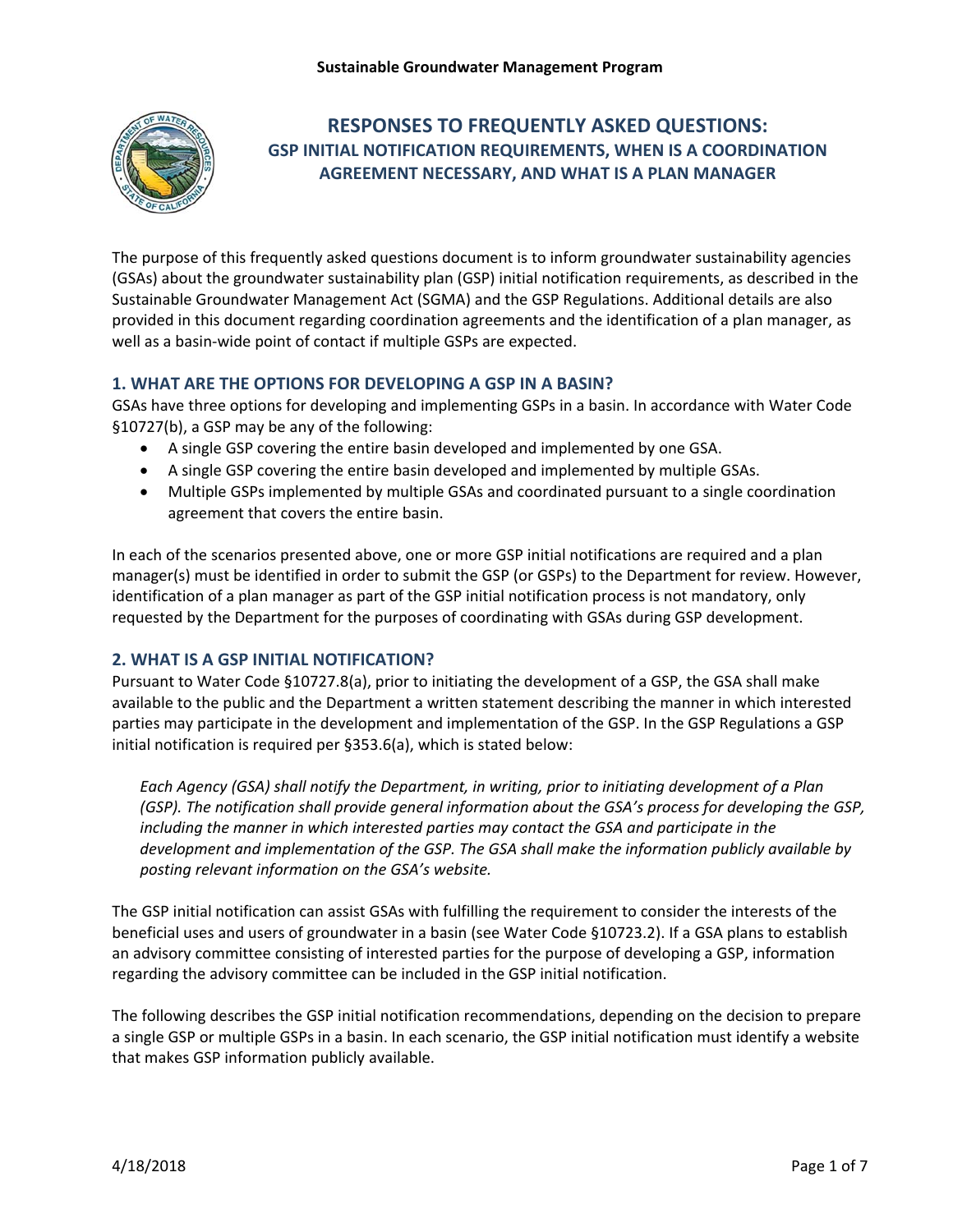- *A single GSP covering the entire basin developed and implemented by one GSA.* 
	- o If there is a single GSA in the basin intending to develop a single GSP, the GSA must prepare a single GSP initial notification, which may be submitted by the basin's plan manager or an authorized representative of the GSA.
	- $\circ$  The plan manager can be the existing GSA point of contact or a new individual appointed through an agreement; however, identification of a plan manager is not a requirement of the GSP initial notification process.
- *A single GSP covering the entire basin developed and implemented by multiple GSAs.* 
	- o If there are multiple GSAs in a basin intending to develop a single GSP, then the GSAs must prepare a single GSP initial notification submitted on behalf of all the GSAs.
	- $\circ$  If the GSAs have identified a plan manager in an agreement, the plan manager may submit the GSP initial notification.
	- o If multiple GSAs in a basin have identified a representative to submit a GSP initial notification on their behalf who is not the agreed upon plan manager, the representative should attach evidence of that designation.
- *Multiple GSPs implemented by multiple GSAs and coordinated pursuant to a single coordination agreement that covers the entire basin.*
	- $\circ$  Scenario 1 A coordination agreement has been adopted by all GSAs in the basin.
		- Each GSP group must submit a GSP initial notification and each group may have its own plan manager, but a single point of contact for the basin is required. Identification of a basin‐wide point of contact is a component of a coordination agreement.
		- The coordination agreement must be uploaded to the SGMA Portal.
	- o Scenario 2 A coordination agreement has not yet been adopted by all GSAs in the basin.
		- If multiple GSAs in a basin intend to develop multiple GSPs, then each GSP group must submit a GSP initial notification and each GSP group may identify a plan manager for their area.
		- If multiple GSAs in a basin have identified a representative to submit a GSP initial notification on their behalf who is not the agreed upon plan manager, the representative should attach evidence of that designation.
		- If a coordination agreement is not yet finalized when the GSP initial notification is submitted and a point of contact for the basin is not yet identified, then the timeline for completing the coordination agreement should be provided.

## **3. WHAT IS A PLAN MANAGER?**

 A plan manager is an employee or authorized representative of a GSA (or GSAs), appointed through a coordination agreement or other agreement, who has been delegated management authority for submitting the GSP *and* serving as the point of contact between the GSA (or GSAs) and the Department. A plan manager is required for all GSP submittal efforts, whether there is a single GSP or multiple coordinated GSPs in a basin, but is not a mandatory component of the GSP initial notification process.

- "*Plan manager*" is defined in §351(z) and discussed in §353.4(b) and §354.6(c) of the GSP Regulations. A GSP must include the name and contact information of the plan manager who has been delegated authority for submitting the GSP *and* who has been identified as the point of contact in the basin. If there are multiple GSPs in a basin there may be multiple plan managers; however, the required coordination agreement must identify a single point of contact with the Department.
- A "*coordination agreement*" is mandatory if multiple GSAs in a basin intend to develop and implement multiple GSPs for that basin (see GSP Regulations §357.4).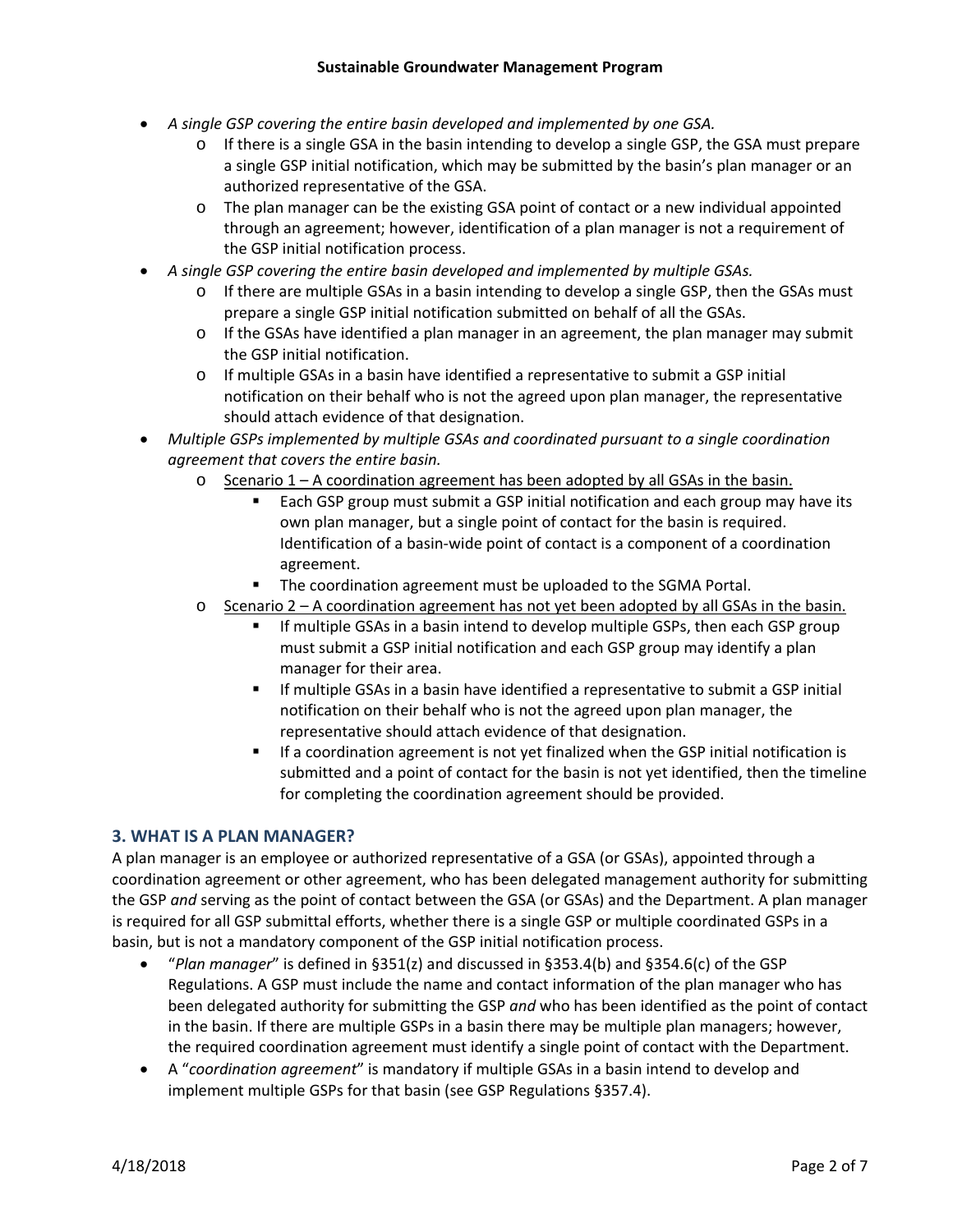The content of an "other agreement" is not defined in the GSP Regulations, but the "other single GSP in a basin *and* serving as the basin's point of contact with the Department. agreement" must identify a plan manager who has been delegated authority for submitting the

## **4. IS THE PLAN MANAGER REQUIRED TO SUBMIT THE GSP INITIAL NOTIFICATION?**

 can be submitted by any individual who has been authorized to act on behalf of the GSA (or GSAs) in the basin; however, the individual should attach evidence of that authorization. Evidence could include, but not be limited to, any of the following: a letter (or letters) signed by all GSAs in the basin; a coordination A plan manager *can* submit a GSP initial notification but is not required to do so. A GSP initial notification agreement or other agreement; a legal document; or a resolution prepared by the GSA (or GSAs) in a basin. The individual submitting the GSP initial notification could be the basin point of contact, a plan manager, a consultant, an attorney, or any authorized representative of the GSA.

## **5. ARE THERE FORMAL ADOPTION REQUIREMENTS RELATED TO GSP INITIAL NOTIFICATIONS?**

 change – for example, if GSAs in a basin decide to develop a single GSP instead of multiple GSPs, or vice Neither the statutory requirements of SGMA nor the regulatory components of the GSP Regulations identify a formal adoption process related to GSP initial notifications. However, GSAs will need to enter into a coordination agreement (a legal agreement) or "other agreement" to appoint a plan manager and a point of contact for the basin. Also, GSAs can modify a GSP initial notification at any time if GSP scenarios in a basin versa.

## **6. WHAT IS A COORDINATION AGREEMENT?**

 *adopted between two or more GSAs that provides the basis for coordinating multiple agencies or GSPs within a basin.*" Coordination agreements are required if multiple GSAs in a basin submit multiple GSPs to the Department for review. The minimum content of a coordination agreement is addressed in Article 8, §357.4, described in Water Code §10727.6; and describe a coordinated data management system. In accordance A coordination agreement is defined in SGMA in Water Code §10721(d) and "*means a legal agreement*  of the GSP Regulations. The coordination agreement shall, among other items addressed in §357.4: describe a single point of contact for the basin; establish procedures for resolving conflicts between GSAs; ensure that the multiple GSAs developing multiple GSPs use the same data and methodologies for the assumptions with Water Code §10727.6, the GSP elements, at minimum, that must be coordinated in a basin include the following:

- Groundwater elevation data
- Groundwater extraction data
- Surface water supply
- Total water use
- Change in groundwater storage
- Water budget
- Sustainable yield

## **7. WHAT ARE OTHER RELATED REQUIREMENTS OF A GSP INITIAL NOTIFICATION?**

 Commission, the GSA shall provide the written statement to the commission. In accordance with Water Code §10727.8, GSAs are required to provide the GSP initial notification written statement to the legislative body of any city, county, or city and county, located within the geographic area to be covered by the GSP to coordinate land use and water management planning. In addition, if the geographic area to be covered by the GSP includes a public water system regulated by the Public Utilities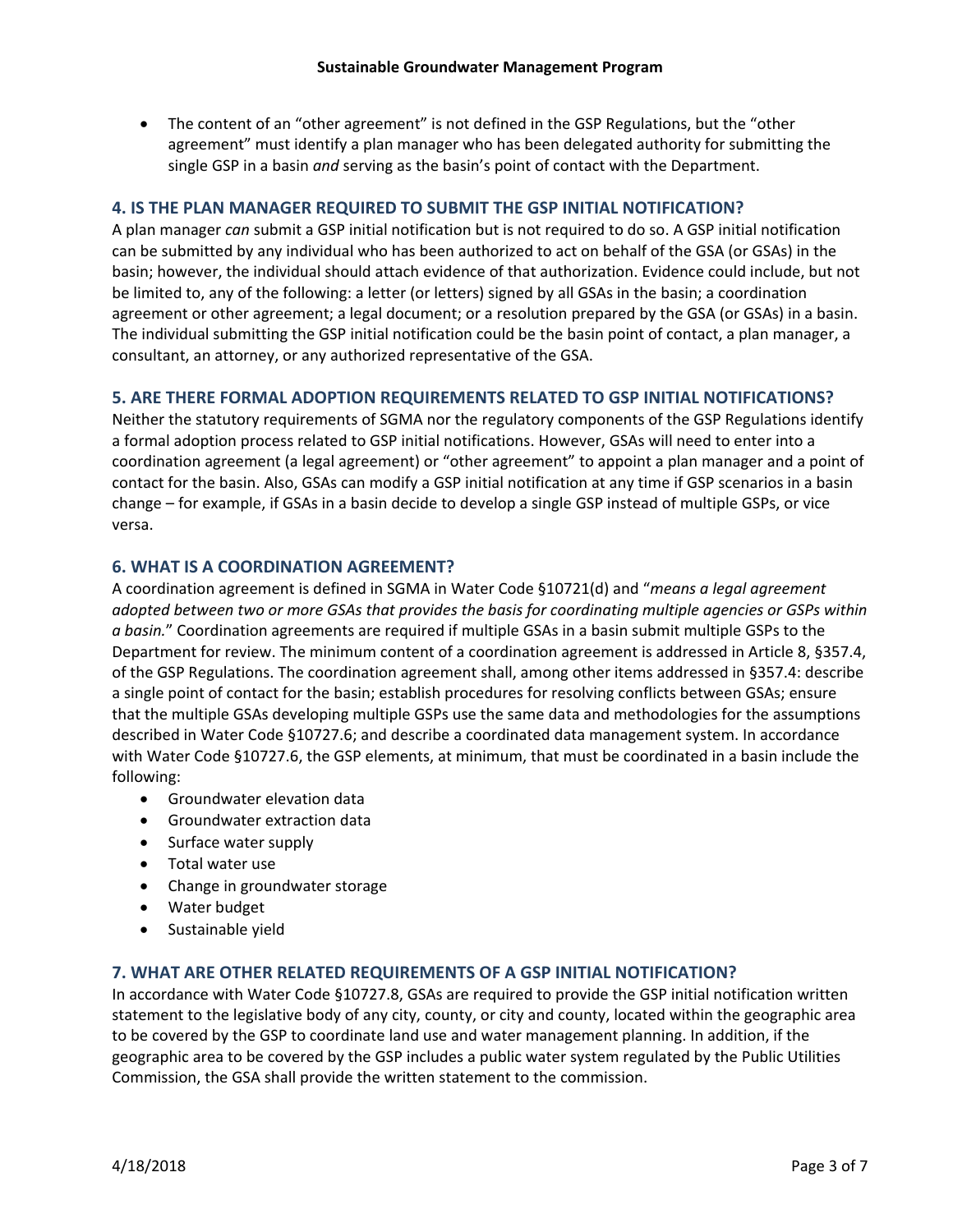Related to the GSP initial notification is a "maintenance of interested persons list" which is described in Water Code §10723.4. A GSA is required to establish a list of persons interested in receiving notices – any person may request, in writing, to be placed on the list of interested persons. Also, GSAs are required to encourage the active involvement of diverse social, cultural, and economic elements of the population within the groundwater basin prior to and during the development and implementation of the GSP.

### **8. CAN PUBLIC COMMENTS BE SUBMITTED FOR GSP INITIAL NOTIFICATIONS?**

The SGMA Portal's GSP Initial Notification System provides an opportunity for receiving and posting public comments. In accordance with §353.8 of the GSP Regulations, "*Any person may provide comments to the Department regarding a proposed or adopted Plan (GSP)*" and "*Comments received by the Department shall be posted on the Department's website.*" GSP initial notification public comments will be copied via email to select Department staff and all GSA points of contact and plan managers in a basin. The Department requests that public comments be directly related to a basin's GSP effort and reserves the right to withdraw inappropriate comments from its website.

### **9. WHAT IF I WANT TO SUBMIT MODIFIED GSA BOUNDARIES?**

Modifications to GSA boundaries must be submitted via the GSA Formation Notification System on the SGMA Portal located here: <http://sgma.water.ca.gov/portal/#gsa>.

## **10. WHERE DO I SUBMIT MY GSP INITIAL NOTIFICATION?**

 GSP initial notifications must be submitted to the SGMA Portal using the GSP Initial Notification System at of contact and will allow for new points of contact and plan managers to be identified. [https://sgma.water.ca.gov/portal/#gsp.](https://sgma.water.ca.gov/portal/#gsp) The SGMA Portal will use existing GSA boundaries and GSA points

## **11. WHAT IF I SUBMITTED A GSP INITIAL NOTIFICATION PRIOR TO THE PORTAL SYSTEM GOING LIVE?**

 GSP initial notifications that were submitted to the Department prior to the SGMA Portal Initial Notification System going live have been transferred to the SGMA Portal and can be viewed here: [http://water.ca.gov/groundwater/sgm/gsp\\_in.cfm.](http://water.ca.gov/groundwater/sgm/gsp_in.cfm) If information within the initial notification has since changed, Plan Managers may login to the Portal and make edits to the initial notification.

## **QUESTIONS**

If GSAs have questions about GSP initial notifications, please contact either the Regional Coordinators in the Department's four region offices or staff from the Sustainable Groundwater Management Program in Sacramento. Contact information is provided below and can also be found on the Department's Groundwater Management Assistance and Engagement website located here: https://www.water.ca.gov/Programs/Groundwater-Management/Assistance-and-Engagement.

- **Northern Region**: Bill Ehorn (acting) at **Bill.Ehorn@water.ca.gov**
- **North Central Region**: Paul Wells at **Paul. Wells@water.ca.gov**
- **South Central Region**: Amanda Peisch-Derby at **[Amanda.Peisch@water.ca.gov](mailto:Amanda.Peisch@water.ca.gov)**
- **Southern Region**: Brian Moniz at **Brian.Moniz@water.ca.gov**
- **Sacramento:** Monica Reis at **Monica.Reis@water.ca.gov**

Additional GSP initial notification resources and guidance can be found here: [https://www.water.ca.gov/Programs/Groundwater‐Management/SGMA‐Groundwater‐](https://www.water.ca.gov/Programs/Groundwater-Management/SGMA-Groundwater) Management/Groundwater‐Sustainability‐Plans.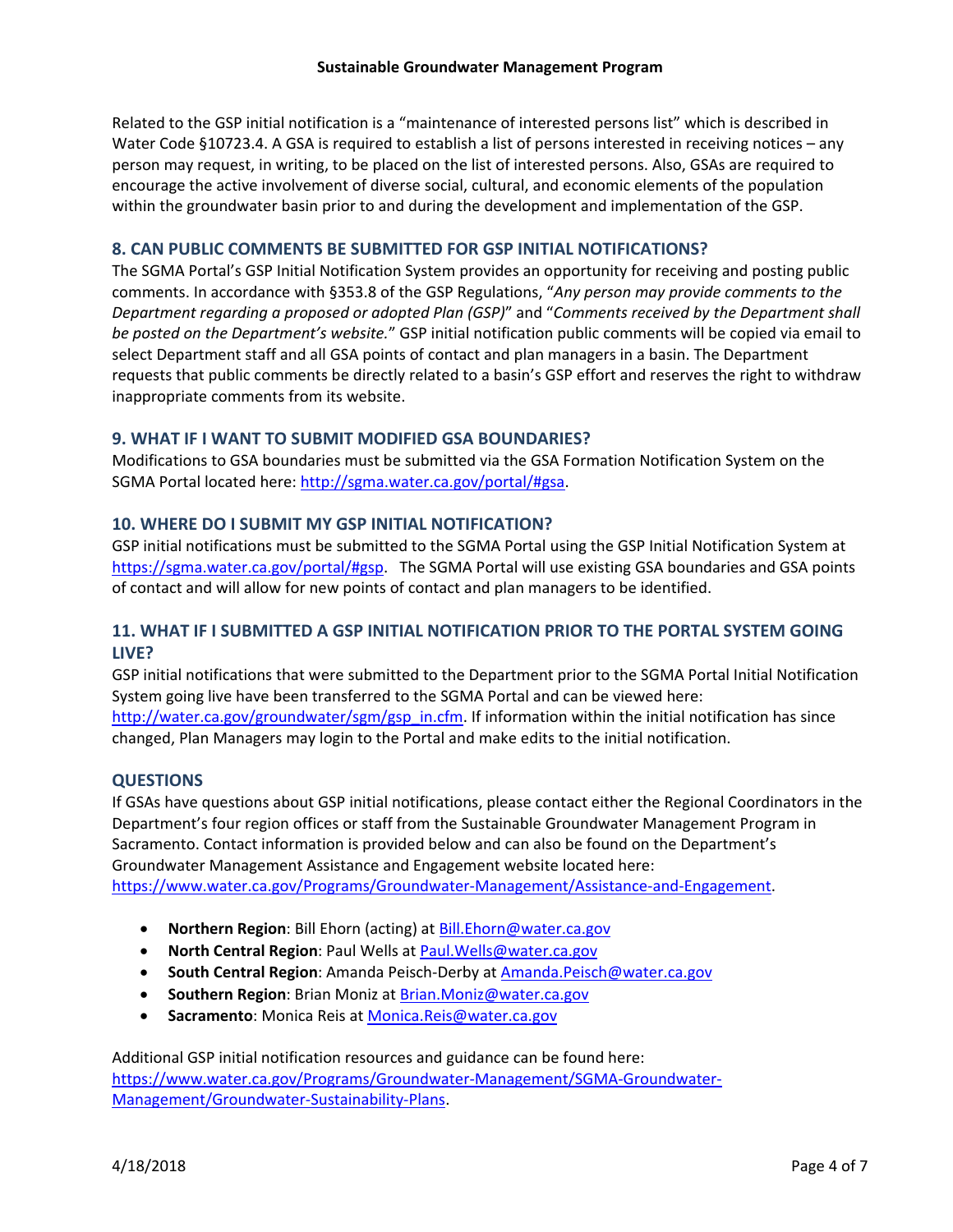# **RELATED CALIFORNIA WATER CODE REQUIREMENTS**

### **California Water Code, Division 6, Part 2.74**

#### *§10721. Definitions*

*(d) "Coordination agreement" means a legal agreement adopted between two or more groundwater sustainability agencies that provides the basis for coordinating multiple agencies or groundwater sustainability plans within a basin pursuant to this part.* 

## *§10723.4. Maintenance of Interested Persons List*

*The groundwater sustainability agency shall establish and maintain a list of persons interested in receiving notices regarding plan preparation, meeting announcements, and availability of draft plans, maps, and other relevant documents. Any person may request, in writing, to be placed on the list of interested persons.* 

### *§10727.*

 *(b) A groundwater sustainability plan may be any of the following:*

*(1) A single plan covering the entire basin developed and implemented by one groundwater sustainability agency.* 

*(2) A single plan covering the entire basin developed and implemented by multiple groundwater sustainability agencies.* 

*(3) Subject to Section 10727.6, multiple plans implemented by multiple groundwater sustainability agencies and coordinated pursuant to a single coordination agreement that covers the entire basin.*

#### *§10727.8.*

 *sustainability plan. The groundwater sustainability agency shall provide the written statement to the legislative body of any city, county, or city and county located within the geographic area to be covered by (a) Prior to initiating the development of a groundwater sustainability plan, the groundwater sustainability agency shall make available to the public and the department a written statement describing the manner in which interested parties may participate in the development and implementation of the groundwater the plan. The groundwater sustainability agency may appoint and consult with an advisory committee consisting of interested parties for the purposes of developing and implementing a groundwater sustainability plan. The groundwater sustainability agency shall encourage the active involvement of diverse social, cultural, and economic elements of the population within the groundwater basin prior to and during the development and implementation of the groundwater sustainability plan. If the geographic area to be covered by the plan includes a public water system regulated by the Public Utilities Commission, the groundwater sustainability agency shall provide the written statement to the commission. (b) For purposes of this section, interested parties include entities listed in Section 10927 that are monitoring and reporting groundwater elevations in all or a part of a groundwater basin managed by the groundwater sustainability agency.* 

## *§10733.4. State Evaluation and Assessment*

*(a) Upon adoption of a groundwater sustainability plan, a groundwater sustainability agency shall submit the groundwater sustainability plan to the department for review pursuant to this chapter. (b) If groundwater sustainability agencies develop multiple groundwater sustainability plans for a basin, the submission required by subdivision (a) shall not occur until the entire basin is covered by groundwater sustainability plans. When the entire basin is covered by groundwater sustainability plans, the groundwater sustainability agencies shall jointly submit to the department all of the following:*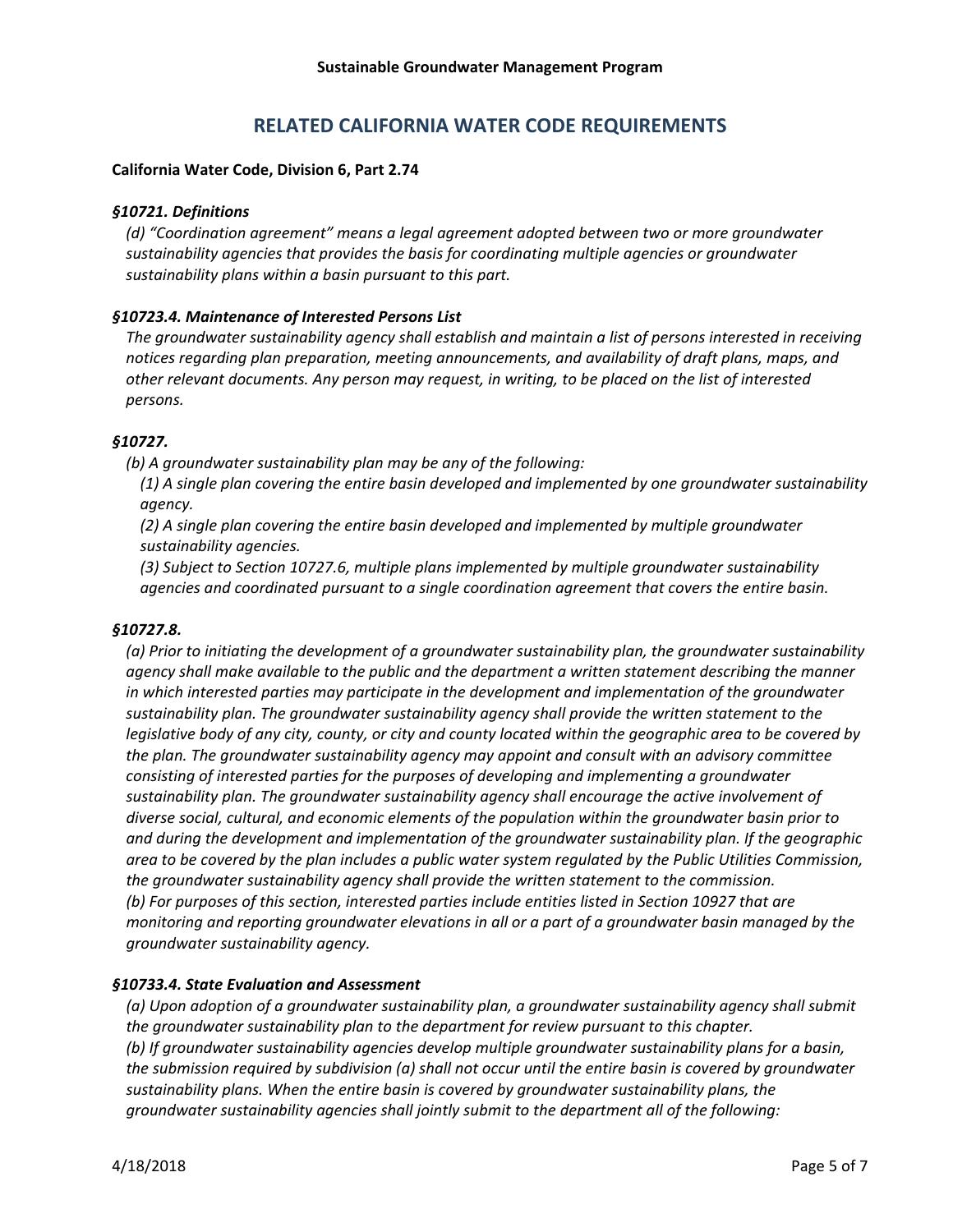*(1) The groundwater sustainability plans.* 

*(2) An explanation of how the groundwater sustainability plans implemented together satisfy Sections 10727.2, 10727.4, and 10727.6 for the entire basin.* 

*(3) A copy of the coordination agreement between the groundwater sustainability agencies to ensure the coordinated implementation of the groundwater sustainability plans for the entire basin.*

*(c) Upon receipt of a groundwater sustainability plan, the department shall post the plan on the department's Internet Web site and provide 60 days for persons to submit comments to the department about the plan.* 

*(d) The department shall evaluate the groundwater sustainability plan within two years of its submission by a groundwater sustainability agency and issue an assessment of the plan. The assessment may include recommended corrective actions to address any deficiencies identified by the department.* 

*(e) Nothing in this section shall be construed to prohibit a groundwater sustainability agency from implementing a groundwater sustainability plan prior to evaluation and assessment of the groundwater sustainability plan by the department.* 

# **RELATED GSP REGULATIONS**

# **California Code of Regulations, Title 23, Division 2, Chapter 1.5, Subchapter 2.**

## *§ 351. Definitions*

*(a) "Agency" refers to a groundwater sustainability agency as defined in the Act.*

*(p) "Interested parties" refers to persons and entities on the list of interested persons established by the Agency pursuant to Water Code Section 10723.4.* 

*(x) "Plan" refers to a groundwater sustainability plan as defined in the Act.*

*(z) "Plan manager" is an employee or authorized representative of an Agency, or Agencies, appointed through a coordination agreement or other agreement, who has been delegated management authority for submitting the Plan and serving as the point of contact between the Agency and the Department.* 

# *§ 353.6. Initial Notification*

*(a) Each Agency shall notify the Department, in writing, prior to initiating development of a Plan. The notification shall provide general information about the Agency's process for developing the Plan, including the manner in which interested parties may contact the Agency and participate in the development and implementation of the Plan. The Agency shall make the information publicly available by posting relevant information on the Agency's website.* 

*(b) The Department shall post the initial notification required by this Section, including Agency contact information, on the Department's website within 20 days of receipt.*

*(c) Upon request, prior to adoption of a Plan, the Department shall provide assistance to an Agency regarding the elements of a Plan required by the Act and this Subchapter, however, the Agency is solely responsible for the development, adoption, and implementation of a Plan that satisfies the requirements of the Act and this Subchapter.* 

## *§ 357.4. Coordination Agreements*

 *(a) Agencies intending to develop and implement multiple Plans pursuant to Water Code Section 10727(b)(3) shall enter into a coordination agreement to ensure that the Plans are developed and implemented utilizing the same data and methodologies, and that elements of the Plans necessary to achieve the sustainability goal for the basin are based upon consistent interpretations of the basin setting. (b) Coordination agreements shall describe the following:*

*(1) A point of contact with the Department.*